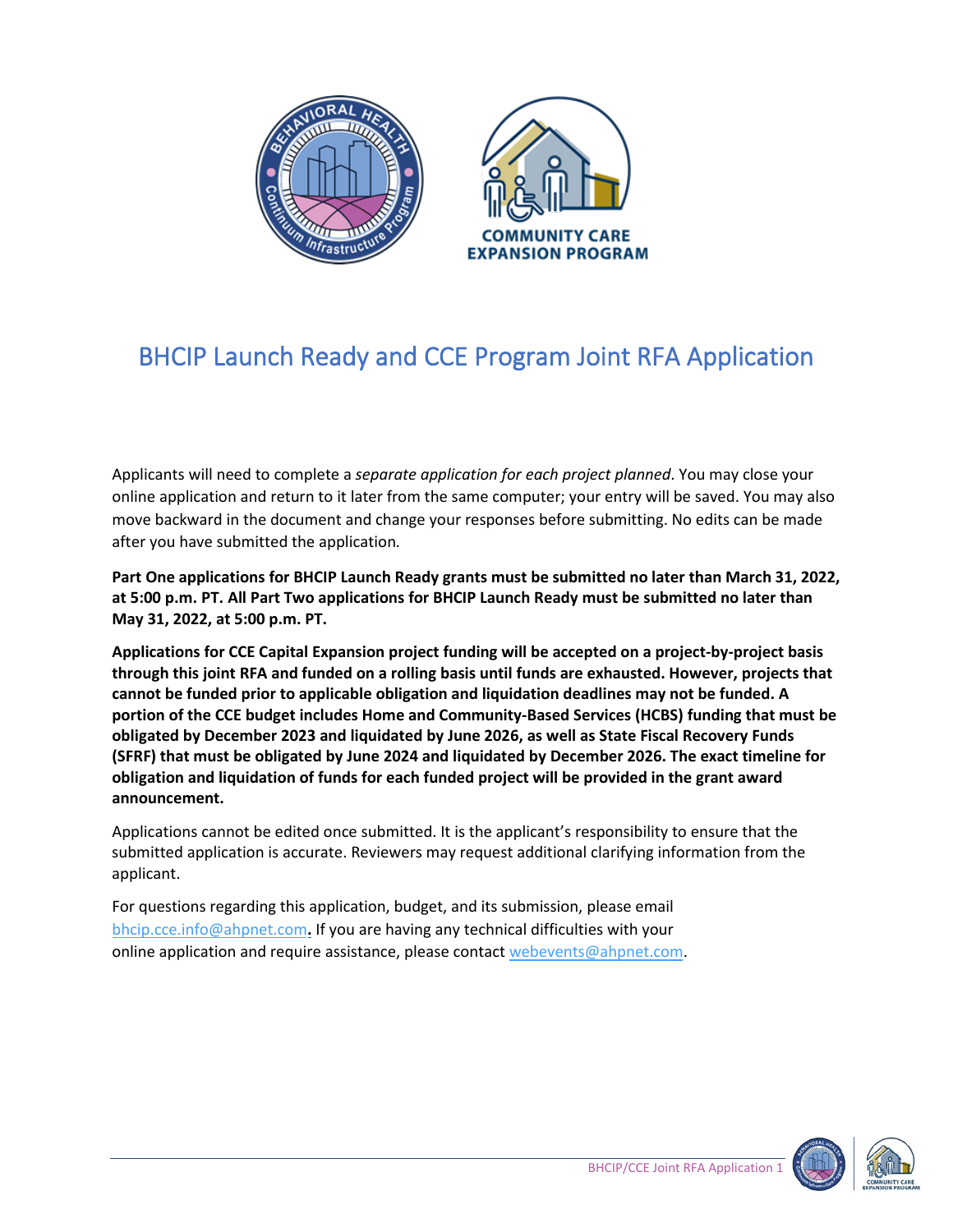## APPLICANT AND SITE INFORMATION

1. Project title and proposed project location, including county:

\_\_\_\_\_\_\_\_\_\_\_\_\_\_\_\_\_\_\_\_\_\_\_\_\_\_\_\_\_\_\_\_\_\_\_\_\_\_\_\_\_\_\_\_\_\_\_\_\_\_\_\_\_\_\_\_\_\_\_\_\_\_\_\_\_\_\_\_\_\_\_\_\_\_\_\_\_\_\_\_\_\_\_\_\_

2.

a. What type of entity is the lead applicant?

□ County

- ☐ City
- $\Box$  Tribal Entity
- $\Box$  Nonprofit Corporation (please provide evidence of nonprofit status)
- □ For-Profit Corporation
- ☐ Individual or Other Private Organization
- b. If applicable, what type of entity is the co-applicant?
- □ County
- ☐ City
- $\Box$  Tribal Entity
- $\Box$  Nonprofit Corporation (please provide evidence of nonprofit status)
- □ For-Profit Corporation
- ☐ Individual or Other Private Organization
- 3.

| Information                    |  |
|--------------------------------|--|
| Name of City, County,          |  |
| Agency, Tribal Entity, or      |  |
| Organization                   |  |
| <b>Street Address</b>          |  |
| City, State, ZIP               |  |
| <b>Email Address</b>           |  |
| <b>Telephone Number</b>        |  |
| Website                        |  |
| Lead Authorized Representative |  |
| Name (First and Last)          |  |
| Title                          |  |



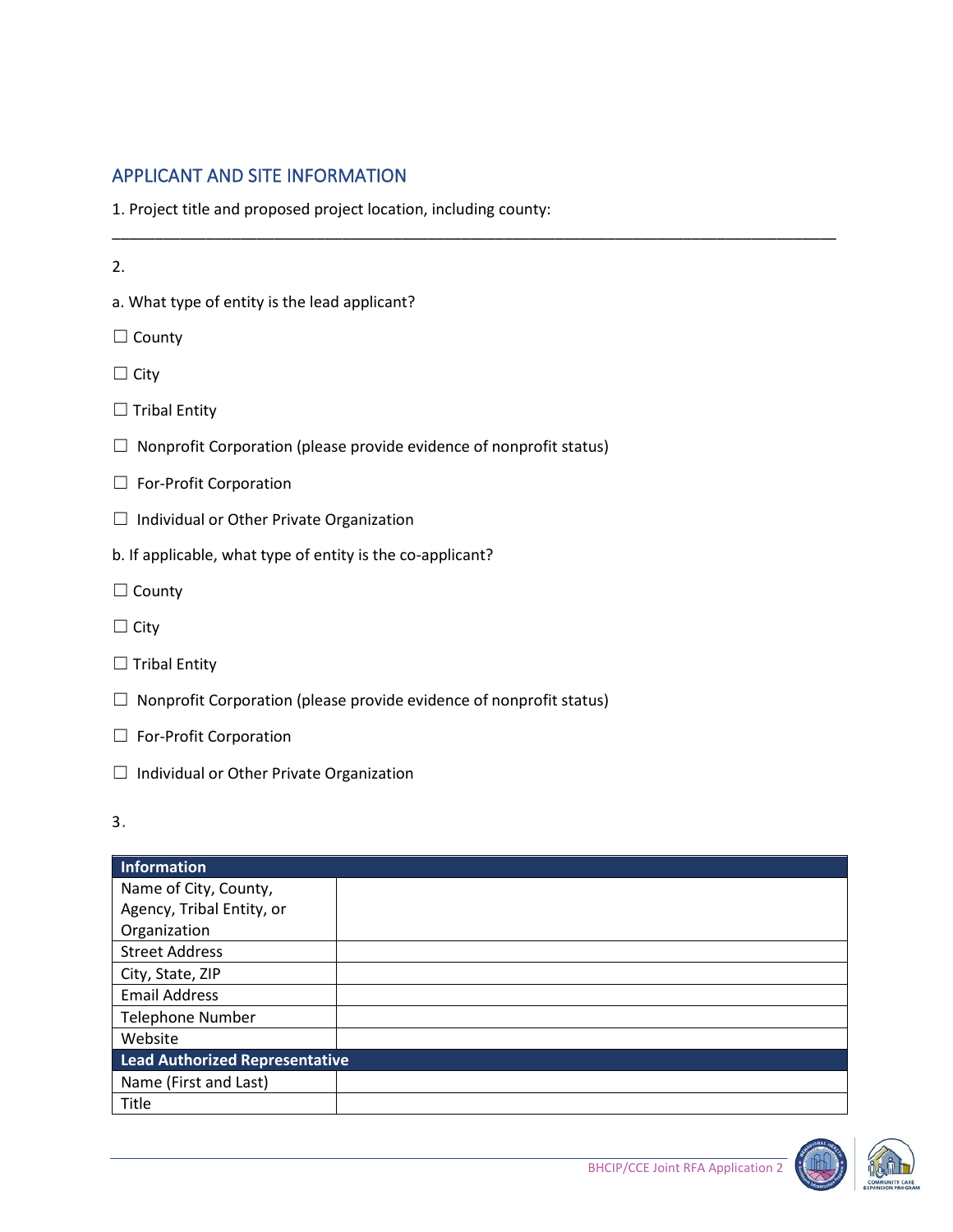| <b>Email Address</b>                                                         |  |
|------------------------------------------------------------------------------|--|
| <b>Telephone Number</b>                                                      |  |
| Applicant Tax ID#                                                            |  |
| DUNS#                                                                        |  |
| Project Director (indicate if different from Lead Authorized Representative) |  |
| Name (First and Last)                                                        |  |
| <b>Agency or Tribal Entity Name</b>                                          |  |
| <b>Email Address</b>                                                         |  |
| <b>Telephone Number</b>                                                      |  |
|                                                                              |  |

*Please note*: additional information necessary for underwriting will be due at the time of application.

4. Are you applying for BHCIP or CCE funding, or both?

☐ BHCIP

 $\Box$  CCE

☐ Both

5. If the applicant is a private for-profit organization that does not have prior experience, it must collaborate with a nonprofit organization, tribal entity, city, or county, and provide the following (see RFA Section 3.1):

 $\Box$  Memorandum of understanding (MOU) or other agreement with the nonprofit organization, tribal entity, city, or county to confirm the developer's role in the project, including that they are working on behalf of the service provider

 $\Box$  Related prior experience reflected in the successful development, ownership, or operation of a similar size and type of project for individuals who qualify as members of the target population (describe below)

 $\Box$  Not applicable

[Submit docs]

6. Please use the attached form to describe the applicant's or developer's experience relevant to acquiring and/or rehabilitating and operating the project. (Limit 500 words.)

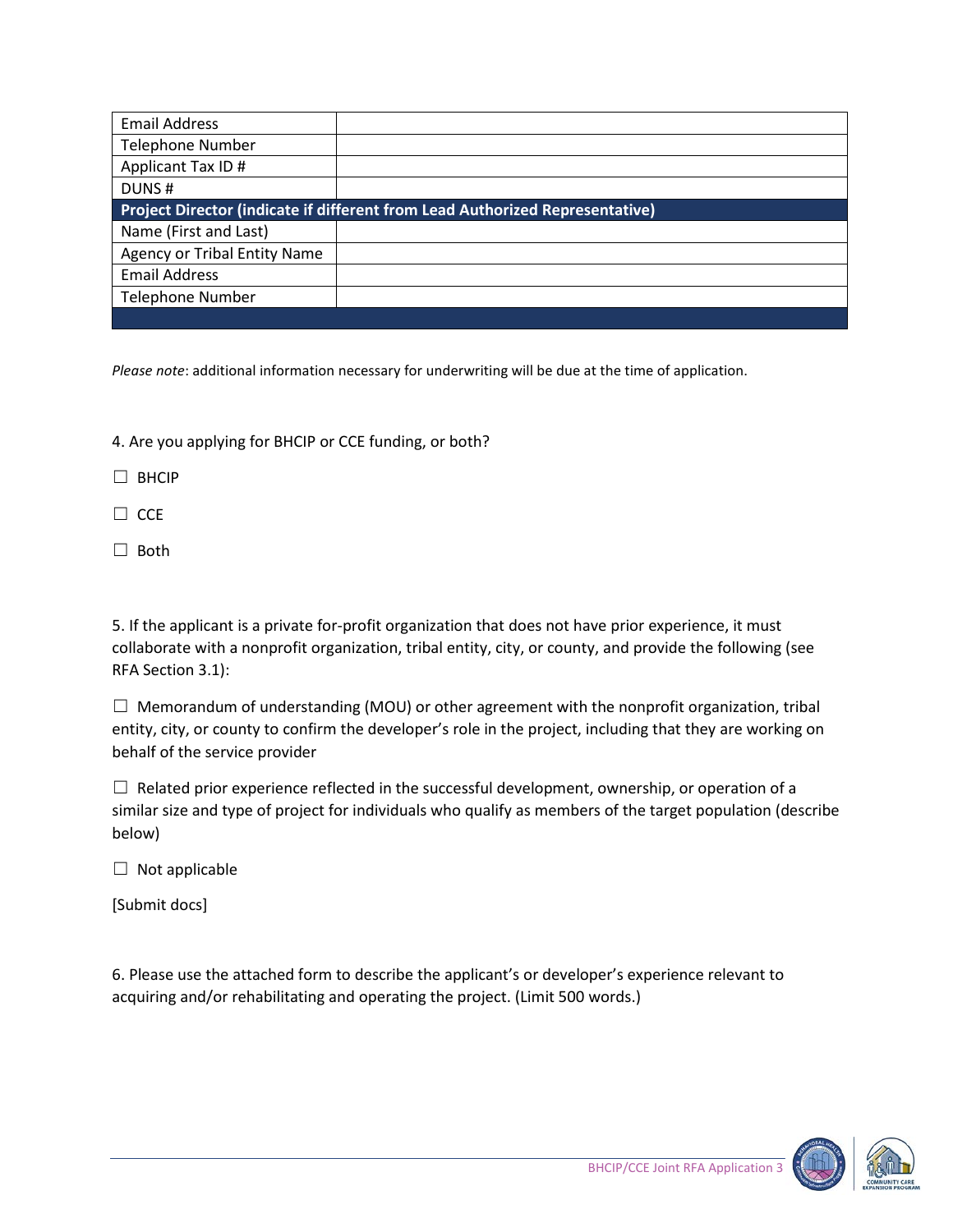## PRE-APPLICATION CONSULTATION

7. Have you scheduled or undertaken a pre-application consultation for BHCIP Launch Ready and/or CCE? (This is a required activity. If you have not scheduled this consultation, please do so before submitting the application.)

☐ Yes

☐ No

## PROJECT INFORMATION

8. Please select the type of project according to requirements of eligible projects outlined in the RFA in Section 3.2: Eligible Uses. Interested applicants should discuss project types during the pre-application consultation.

 $\Box$  Outpatient services

 $\Box$  Residential clinical program

 $\Box$  Residential support program

If more than one, please explain: \_\_\_\_\_\_\_\_\_\_\_\_\_\_\_\_\_\_\_\_\_\_\_\_\_\_\_\_\_\_\_\_\_\_\_\_\_\_\_\_\_\_\_\_\_\_\_\_\_\_\_\_\_\_\_

9. Does your project support efforts to ensure care can be provided in most appropriate and least restrictive settings to support community integration, choice, and autonomy and/or reduce homelessness?

☐ Yes

☐ No

Please describe: \_\_\_\_\_\_\_\_\_\_\_\_\_\_\_\_\_\_\_\_\_\_\_\_\_\_\_\_\_\_\_\_\_\_\_\_\_\_\_\_\_\_\_\_\_\_\_\_\_\_\_\_\_\_\_\_\_\_\_\_\_\_\_\_\_\_\_\_\_\_

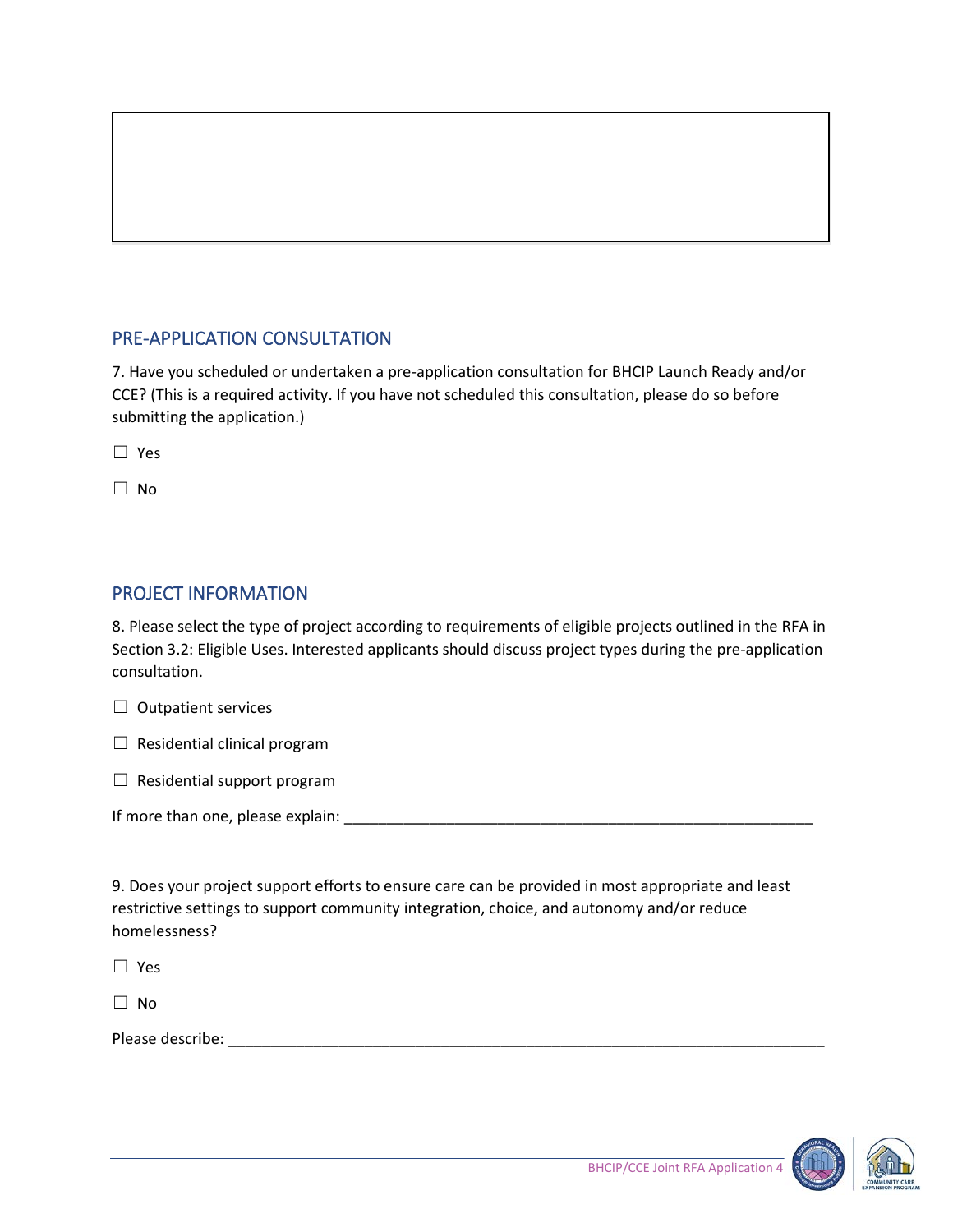10. Identify each of the States Priorities your project is targeting (RFA Section 1.2), and describe how the project will meet these priorities.

 $\Box$  Invest in behavioral health and community care options that advance racial equity

 $\Box$  Seek geographic equity of behavioral health and community care options

 $\Box$  Address urgent gaps in the care continuum for people with behavioral health conditions, including seniors, adults with disabilities, and children and youth

 $\Box$  Increase options across the life span that serve as an alternative to incarceration, hospitalization, homelessness, and institutionalization

 $\Box$  Meet the needs of vulnerable populations with the greatest barriers to access, including people experiencing homelessness and justice involvement

 $\Box$  Ensure care can be provided in the least restrictive settings to support community integration, choice, and autonomy

 $\Box$  Leverage county and Medi-Cal investments to support ongoing sustainability

 $\Box$  Leverage the historic state investments in housing and homelessness

Please describe:

11. Describe how the proposed project will expand community capacity for serving the target populations and address urgent gaps in the care continuum. For BHCIP, this includes the behavioral health (mental health and substance use disorder) population. Under CCE, this includes seniors and adults with disabilities who require long-term care supports, giving priority to applicants and recipients of Supplemental Security Income/State Supplementary Payment (SSI/SSP) and/or Cash Assistance Program for Immigrants (CAPI) benefits who are at risk of or experiencing homelessness. Please include data that demonstrates the project's need. This may include, for example, a county needs assessment, a facility wait list, the number of comparable facilities in the area, or other quantifiable documentation. (Limit 500 words.)

12. (BHCIP only) Does the proposed project make a commitment to serve Medi-Cal beneficiaries?

☐ Yes

☐ No

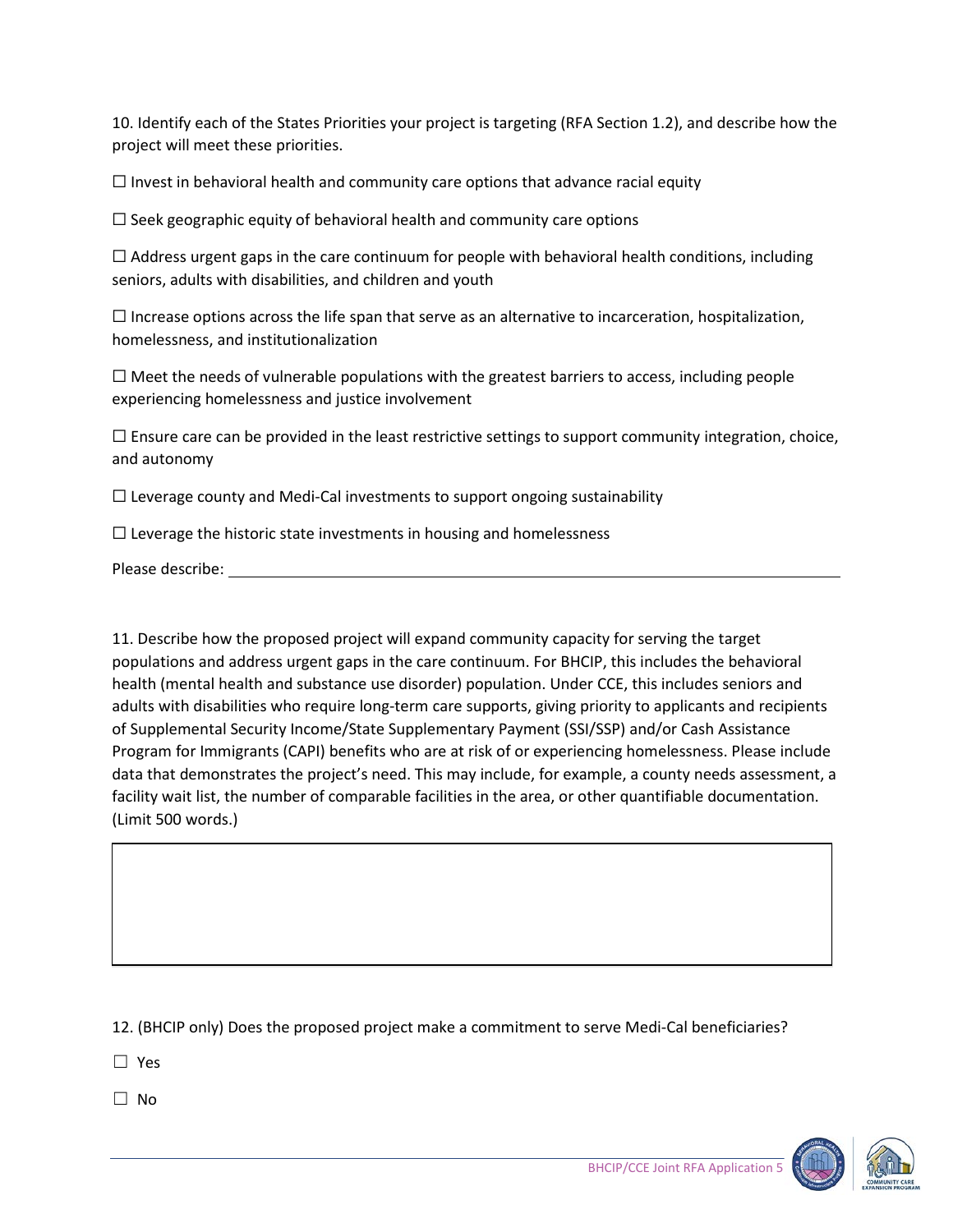13. (BHCIP only) Of the population that will be served by your project, what is the projected percentage of Medi-Cal beneficiaries?

\_\_\_\_\_\_\_\_\_\_\_\_\_\_\_\_\_\_\_\_\_\_\_\_\_\_\_\_\_\_\_\_\_\_\_\_\_\_\_\_\_\_\_\_\_\_\_\_\_\_\_\_\_\_\_\_\_\_\_\_\_\_\_\_\_\_\_\_\_\_\_\_\_\_\_\_\_\_\_\_\_\_\_\_

14. (CCE only) Does the proposed project commit to serving applicants and recipients of SSI/SSP or CAPI benefits?

☐ Yes

☐ No

15. (CCE only) Of the population that will be served by your project, what is the projected percentage of SSI/SSP or CAPI applicants or recipients?

\_\_\_\_\_\_\_\_\_\_\_\_\_\_\_\_\_\_\_\_\_\_\_\_\_\_\_\_\_\_\_\_\_\_\_\_\_\_\_\_\_\_\_\_\_\_\_\_\_\_\_\_\_\_\_\_\_\_\_\_\_\_\_\_\_\_\_\_\_\_\_\_\_\_\_\_\_\_\_\_\_\_\_

16. Which of the following best describes the project?

- ☐ New construction
- $\Box$  Addition to an existing structure
- $\Box$  Renovation to expand capacity
- ☐ Adaptive re-use of an existing property (example: repurposing a grocery store)

17. Will the applicant need to purchase land for the proposed project?

- ☐ Yes
- ☐ No

18. Please check the box(es) that apply to the current application request and include the funding amount requested for each phase:

□ Feasibility (CCE only) amount requested: \$

Examples include:

- Architect: scope, budget, schedule
- Business plan

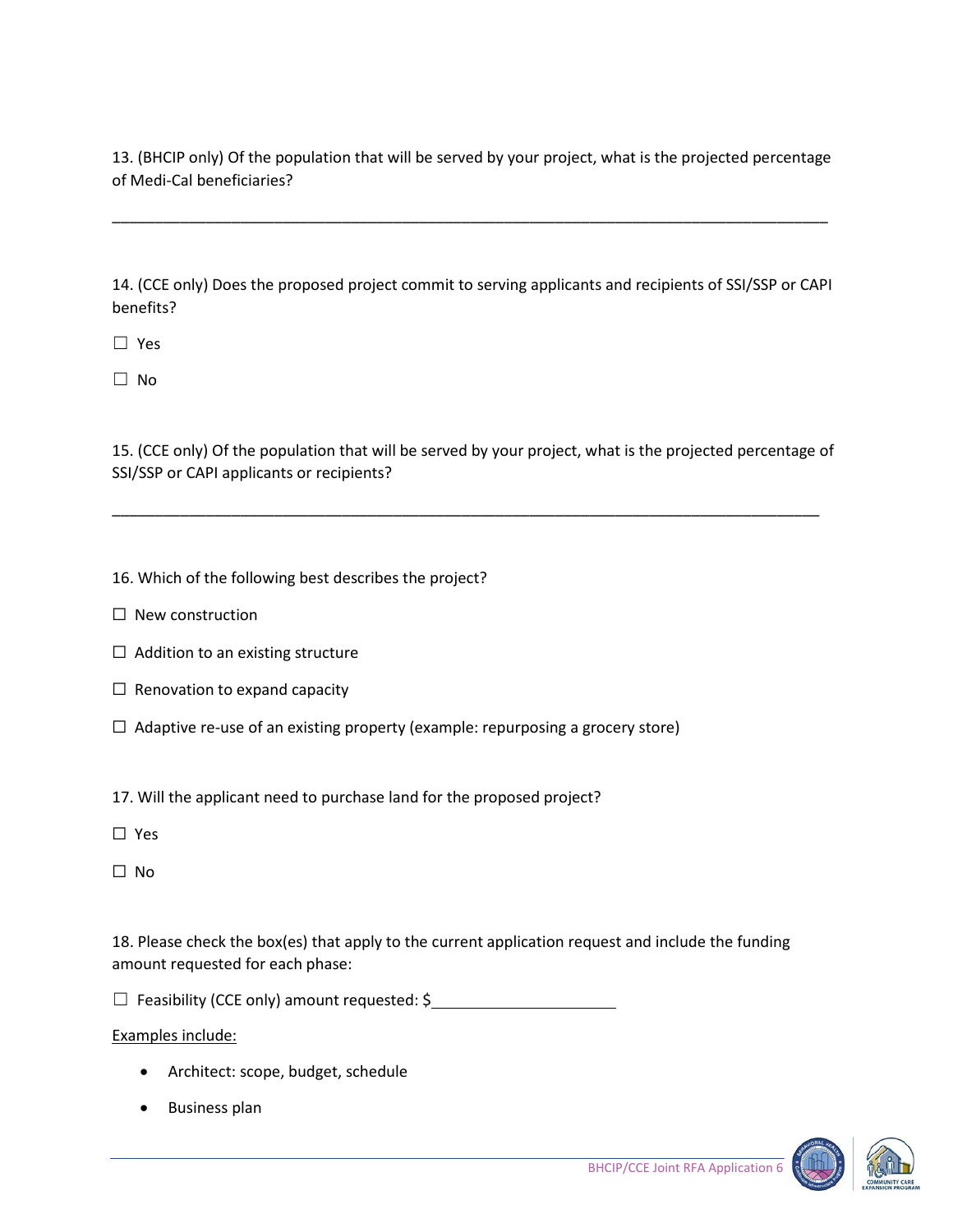• Underwriting

☐ Pre-Development (CCE only) amount requested: \$

Examples include:

- Hiring development team: director, attorney, architect and construction manager, consultants
- Soft costs of pre-development team
- Schematic design
- ☐ Development planning amount requested: \$
- $\Box$  Acquisition amount requested: \$

☐ Rehabilitation of existing facility for expansion amount requested: \$

□ New construction amount requested: \$

☐ TOTAL \$\_\_\_\_\_\_\_\_\_\_\_\_\_\_\_\_\_\_\_\_\_\_\_\_\_\_\_\_\_\_\_\_\_\_\_\_\_\_\_

19. Does the facility already exist?

- ☐ Yes
- ☐ No

20. If yes, is the facility licensed and in good standing?

☐ Yes

 $\Box$  No

If the answer is no, please explain (100 words): \_\_\_\_\_\_\_\_\_\_\_\_\_\_\_\_\_\_\_\_\_\_\_\_\_\_\_\_\_\_\_\_

21. If the project is new construction (i.e., a new facility or new setting being built), how many individuals from the target populations will it serve annually? As applicable, provide the number of beds.

\_\_\_\_\_\_\_\_\_\_\_\_\_\_\_\_\_\_\_\_\_\_\_\_\_\_\_\_\_\_\_\_\_\_\_\_\_\_\_\_\_\_\_\_\_\_\_\_\_\_\_\_\_\_\_\_\_\_\_\_\_\_\_\_\_\_\_\_\_\_\_\_\_\_\_\_\_\_\_\_\_\_\_\_

22. If the project is an expansion (addition, renovation, or adaptive reuse) of an existing facility or setting, how many more individuals from the target populations will it serve than at present, and what is the percentage increase in numbers served? As applicable, provide the number of beds.

\_\_\_\_\_\_\_\_\_\_\_\_\_\_\_\_\_\_\_\_\_\_\_\_\_\_\_\_\_\_\_\_\_\_\_\_\_\_\_\_\_\_\_\_\_\_\_\_\_\_\_\_\_\_\_\_\_\_\_\_\_\_\_\_\_\_\_\_\_\_\_\_\_\_\_\_\_\_\_\_\_\_\_

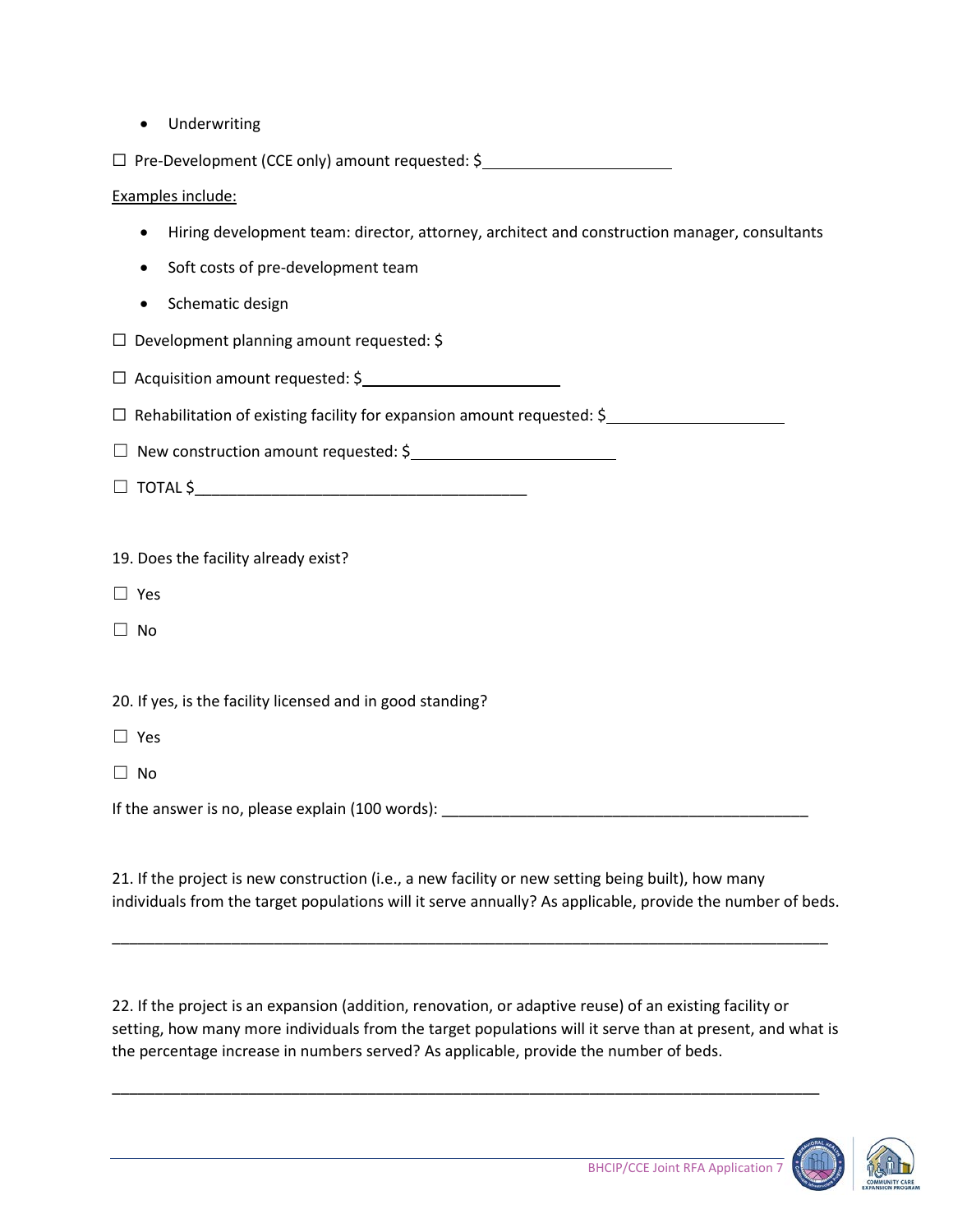23. If the applicant is renovating a facility that is providing services to existing clients and the clients must be temporarily relocated during the renovation, does the applicant certify that they are adhering to all applicable relocation plan requirements and licensing and/or certification requirements?

☐ Yes

☐ No

□ Does not apply

24. Describe the planned facility, including the types of services that will be offered. (Limit 500 words.)

25. Please identify the source(s) and amount of cash and/or in-kind contributions—such as land or existing structures—that fulfill the match requirement. Services are not allowed as match. (See RFA Section 3.3.)

#### SITE READINESS

- 26. Does the applicant have evidence of site control? Site control must include one of the following:
- $\Box$  Clear title with no encumbrances or limitations that would preclude the proposed use (fee title)
- $\Box$  An existing long-term lease with provisions to make improvements on the property

 $\Box$  A leasehold estate held by a tribal entity in federal tribal trust lands property, or a valid sublease thereof that has been or will be approved by the Bureau of Indian Affairs



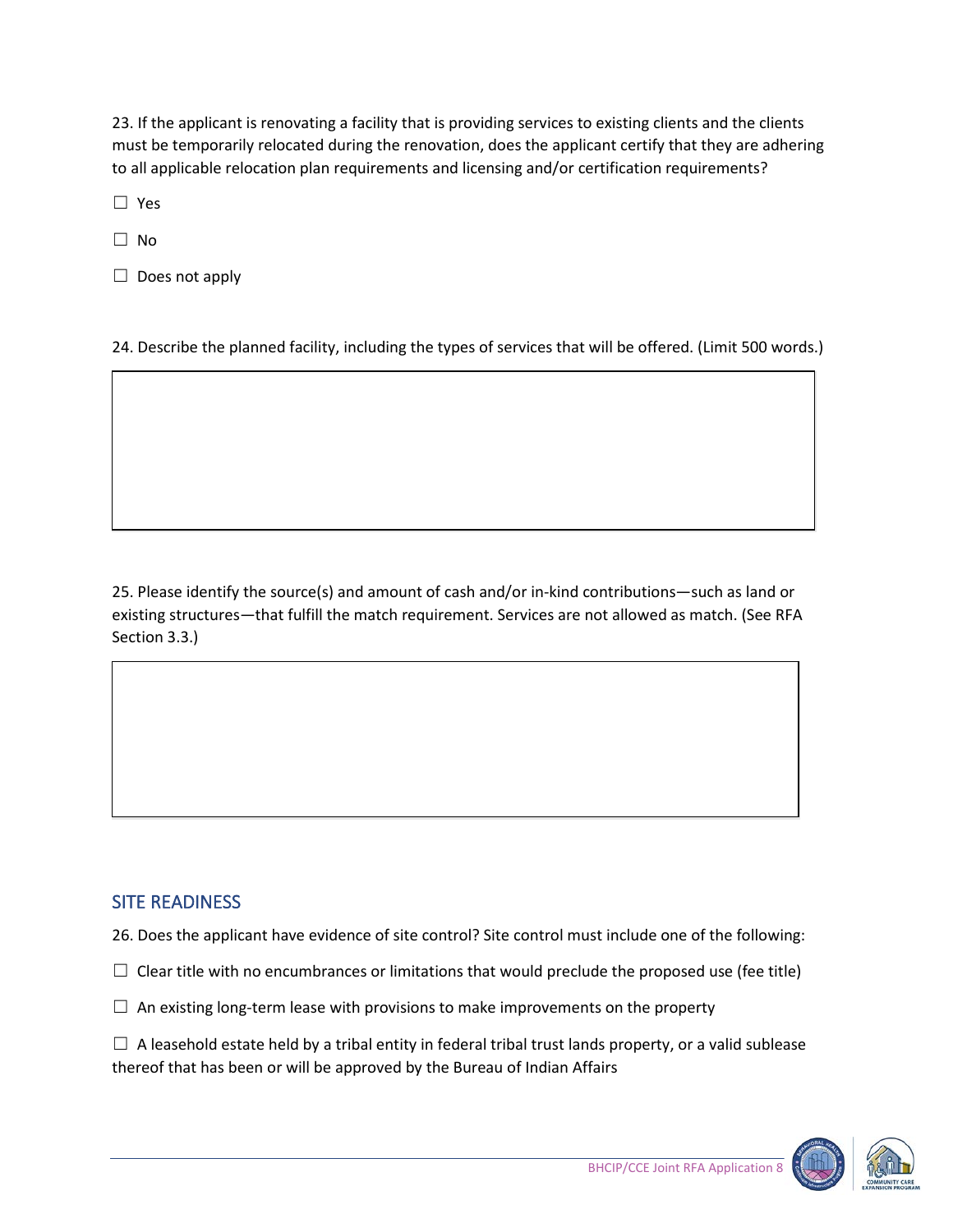$\Box$  A fully executed option to purchase, sales contract, or other enforceable agreement to acquire the property

 $\Box$  A Letter of Intent (LOI) that outlines the terms of a sale or lease contract, providing that a fully executed option will be completed within 60 days

 $\Box$  A fully executed option to lease, or similar binding commitment from the property owner to agree to a long-term lease

 $\Box$  No (see question 27)

Please submit the supporting documents here.

27. If the applicant does not have evidence of site control, please describe the plan and timeline for obtaining site control, and provide supporting evidence and a memorandum of understanding (MOU) or partnership agreement between site owner/applicant. (Limit 500 words.)

28. Does the applicant have all needed local, regional, and state approvals, will-serve letters, and building permits?

☐ Yes

☐ No

29. List all approvals and permits that will be required to complete the project, and describe your strategy for obtaining them. (Limit 500 words.)

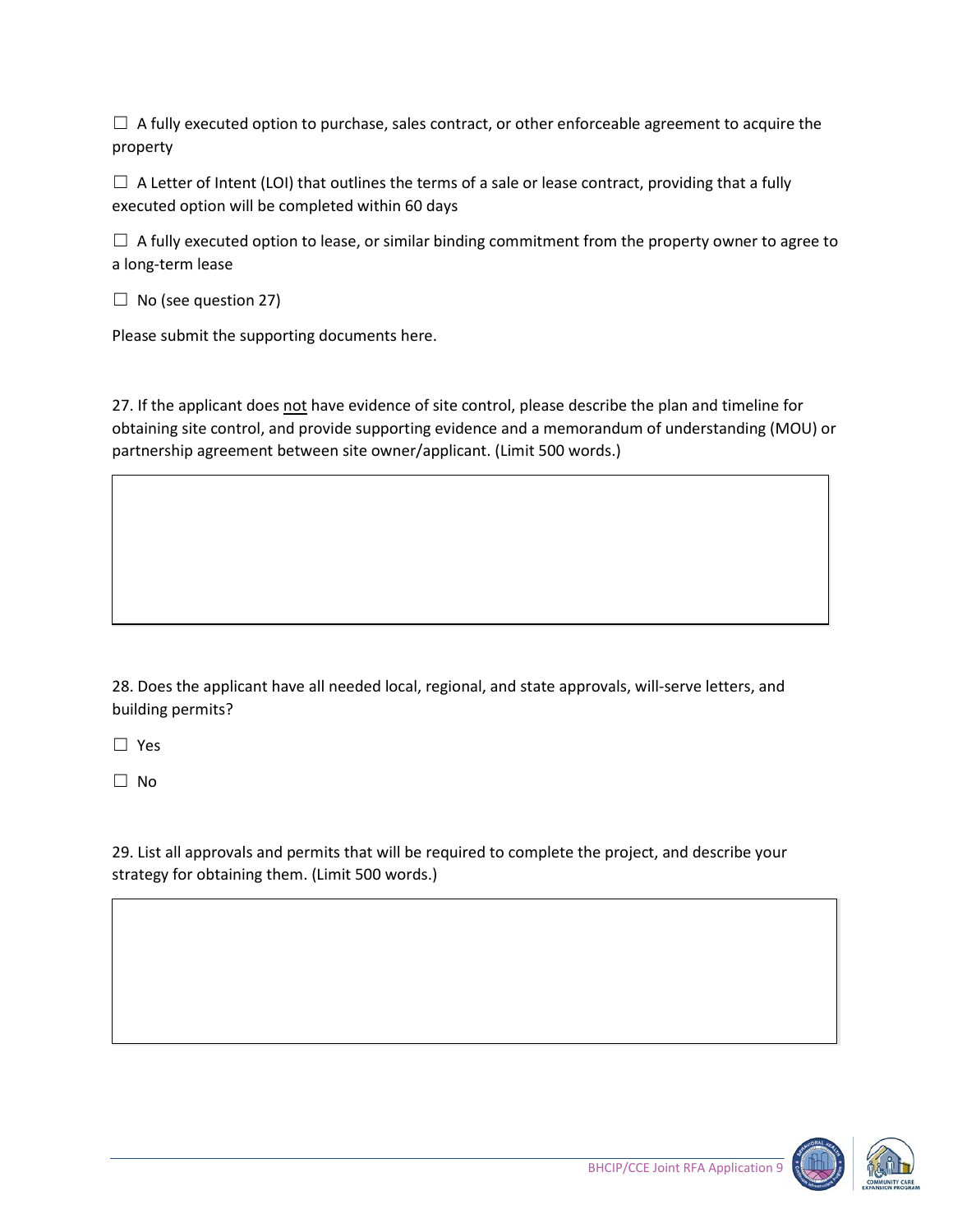30. Does the applicant have documentation of all required behavioral health facilities and services certifications/licenses, including those required by the appropriate state department?

☐ Yes

 $\Box$  No (see question 31)

31. If the project can't be licensed/certified by the state or at the local level until it is completed, please list the relevant licensing/certification timelines and requirements. (Limit 500 words.) *Please note: As part of the technical assistance that will be made available, applicants will be guided through the licensure and certification process to prepare them for the possibility of being successfully licensed or certified.*

32. Please provide a detailed narrative description of the proposed project's construction and design, including how the design will serve the target population(s). Please describe any preliminary site plans, design drawings, and/or construction plans for the proposed project. This may include cost estimates with valid budgetary numbers from an architect, engineer, or licensed general contractor. If no construction plan is yet in place, please submit a valid Rough Order of Magnitude (ROM) cost estimate from an architect, engineer, or licensed general contractor. Please include a description of site amenities (examples: community and common areas, laundry, gated access, security, recreational areas, pool, community garden, etc.) and sustainable and green building elements. Please describe any site mitigation requirements and complex or costly structural or site/topographical requirements. The narrative should also include an explanation of any required demolition and off-site improvements, as well as a detailed construction breakdown of these expenses. (Limit 1500 words.)

33. Please upload the following documents. If you do not have one or more of the requested documents available, please share your timeline for completing them in the box below.

a. A completed schematic design checklist



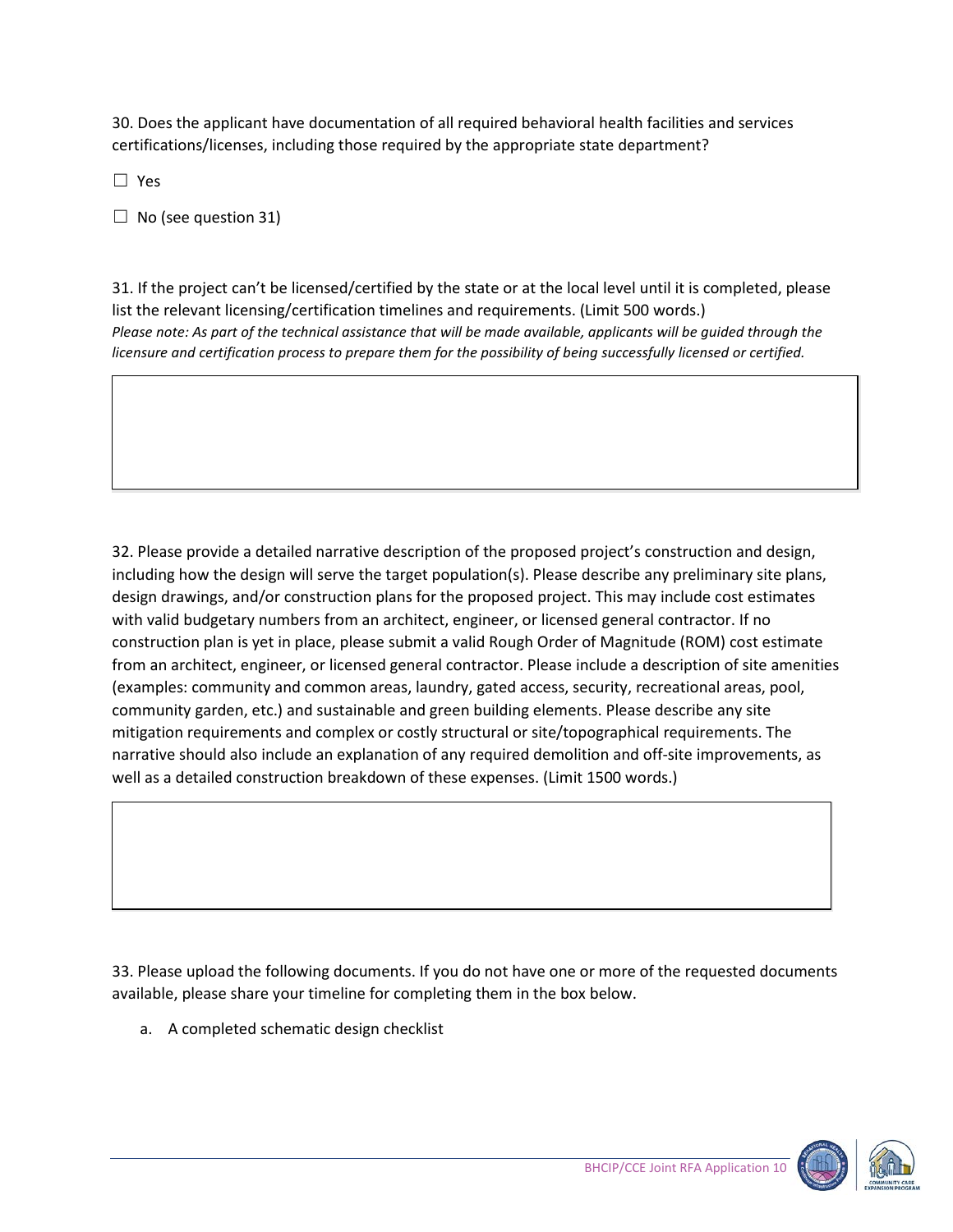- b. Any preliminary site plans, design drawings, or construction drawings for the proposed project these may include schematic designs, architectural drawings, construction blueprints, and/or other renderings (please limit each file size to less than 20 MB)
- c. Resumes of the development team that developed the design/construction plans
- d. A copy of all executed contracts for hire related to your project's development team (lawyer, construction manager, development manager, architect, consultants, contractor, etc.)

34. Please fill out and upload the schedule for design, acquisition of the property, and/or development or rehabilitation. Design, acquisition, or development/rehabilitation should begin within 6 months of funding award, subject to achieving necessary permits and approvals.

# COMMUNITY SUPPORT AND ENGAGEMENT

35. To demonstrate support for the proposed project, please attach a letter of support from one or more of the following:

- $\Box$  County board of supervisors, county behavioral health director, or county executive
- $\Box$  City council
- $\Box$  Tribal council (i.e., tribal council resolution)
- $\Box$  Applicant's CEO and/or board (if applicable)
- $\Box$  Stakeholders or other community-based organizations

36. How will you demonstrate local engagement in the project? Please provide the following:

 $\Box$  Upload the attached tool to record stakeholder engagement, which explains how stakeholders e.g., community-based organizations (CBOs), members of the target population, residents, civic leaders, and frontline staff have been meaningfully involved in the visioning and development of this project.



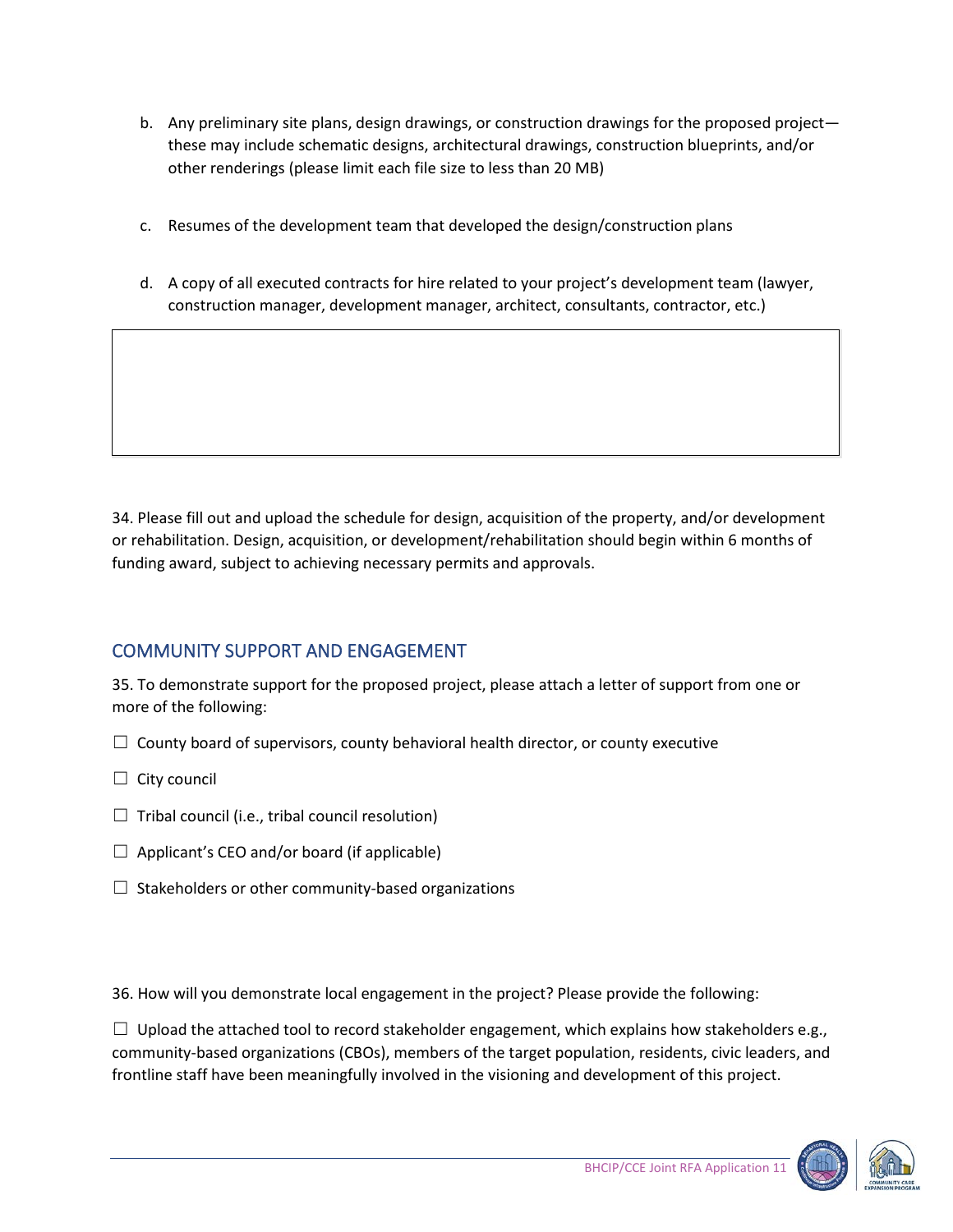$\Box$  BHCIP city, nonprofit, for-profit, or other private applicants only: letter of support from the county behavioral health agency or, if a tribal facility, the tribal board at the time of application or within the grant decision period (the letter must indicate that BHCIP grantees that operate Medi-Cal behavioral health services will have in place a contract with their county to ensure the provision of Medi-Cal services once the financed facility's expansion or construction is complete)

## TARGET POPULATION(S)/DIVERSITY

37. Describe how the project will address inequities for the target population(s) and meet the needs of individuals from diverse backgrounds. Examples of types of diversity include race, religion, country of origin, language, disabilities, culture, economic background, gender, sex, and behavioral health. The description should include supporting evidence of the strategies' effectiveness, if available. (No more than 1 single-spaced page, no less than 11 pt. font) (Limit 500 words.)

38. For the racial and ethnic populations that will be served, provide your best estimate of the percentage of the total people of each population. (Percentages must add up to 100%.)

- ◻ African American/Black: %
- ◻ Asian American/Pacific Islander: %
- ◻ Latino/Hispanic: %
- ◻ Native American/Alaska Native: %
- ◻ White: %
- ◻ Mixed race: %
- $\Box$  Other: % (please specify below and limit your response to a paragraph)

39. How have you verified that your projected percentages reflect the community you plan to serve, and how will you measure successful utilization? Please include any data sources used for comparison.